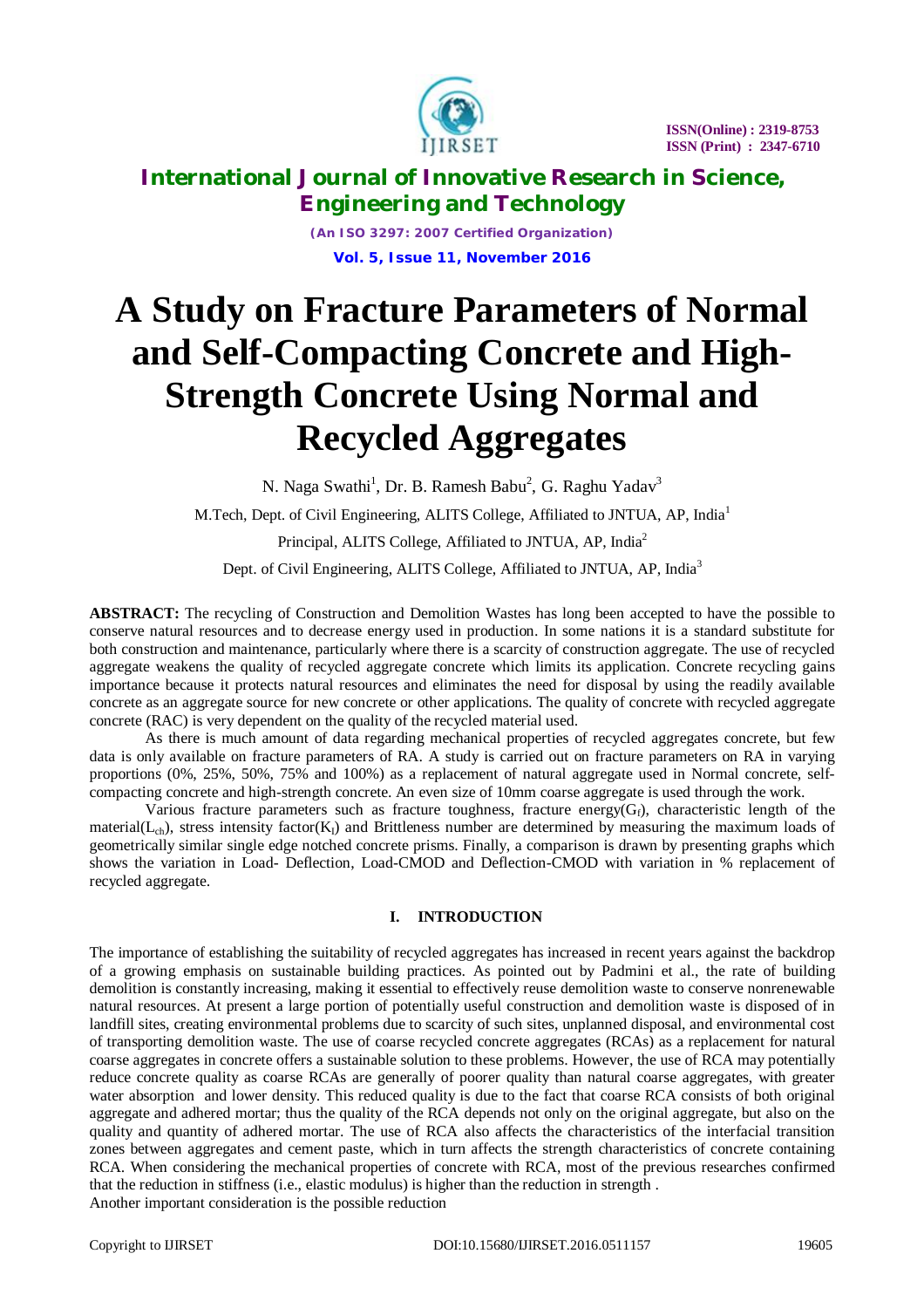

*(An ISO 3297: 2007 Certified Organization)*

#### **Vol. 5, Issue 11, November 2016**

in workability of concretes incorporating coarse RCA, due to the increased angularity and surface roughness of RCA when compared to natural coarse aggregates. This is of particular importance for the increasingly popular form of concrete known as Self-Compacting Concrete (SCC). The Eurocode defines SCC as concrete that is able to flow and compact under its own weight, fill formwork with its reinforcement, duct box houses, and so forth, whilst maintaining homogeneity. It is a relatively recent form of concrete construction having been developed in Japan in the mid-1980s and introduced in Europe in the mid-1990s. Despite its recent development, SCC is now widely used in industry due to the advantages of SCC which include increased on-site productivity, enhanced construction quality, and improved working conditions on-site. However, as pointed out by Tuyan et al., the cost of SCC is higher than traditional vibrated concretes due to the need for higher powder contents and chemical admixtures in SCC. Thus in order to allow SCC to reach its full potential in terms of industry uptake it is necessary to develop ways of making SCC more cost-effective. The use of coarse RCA as substitutes for coarse natural aggregates in SCC offers a means of reducing the cost of SCC, while reducing the carbon footprint of concrete production. Consequently, there are both business case and an environmental obligation to explore the use of RCA in SCCs.

This paper examines the use of varying proportions of coarse RCA in SCC. The work presented herein builds on the existing body of literature by examining the fresh concrete properties of SCCs containing RCA. This is an important area which has been examined by a number of researchers in recent years including. The primary contribution of this paper, however, lies in the examination of the hardened properties of SCCs containing various levels of RCA and, most importantly, the examination of the fracture properties of SCC containing RCA. It is recognized that the fracture properties of concrete constitute fundamental characteristics in design and safety assessment of structures, especially large-scale structures. As pointed out by Bordelon et al., examination of compressive strength and tensile strength alone does not give a complete picture of structural performance due to the interaction of the material behaviour, preexisting cracks, and geometry of the structure. Bordelon et al. thus stated that the concrete fracture properties can provide greater insight into the potential load carrying capacity of the material in a given structural system. These fracture properties are heavily dependent on the components in the mixture, with fracture energy depending largely on the quality of the ITZ and the properties of the coarse aggregate. Thus utilization of coarse RCA as a replacement for natural coarse aggregate may have a notable influence on concrete fracture energy. As stated by Butler et al. however, there are very few studies which examine the fracture energy of vibrated concretes containing coarse RCA. Even less knowledge exists for SCCs, with little or no research currently available exploring the fracture energy implications of RCA use in SCCs, which have different ITZ characteristics and mix compositions to normal vibrated concretes. The work in this paper seeks to address this important gap in the existing literature by exploring the fracture energy of SCCs with natural coarse aggregate replaced with RCA at levels of 0% (control), 25%, 50%, 75%, and 100%. SCC strength characteristics are also examined at each of the RCA utilisation levels to enhance understanding of the effect of RCA on these properties.

#### **II. LITERATURE REVIEW**

**Hillerborg (1)** conducted a study on the determination of the fracture energy from the tests data of about 700 mortar and concrete beams obtained from different laboratories of the world. This study showed that fracture energy is apparently dependent on the specimen size.

Planas and co-workers (**Guinea et al.1992, Planas et al. 1992,**Elices et al. 1992)**(2)** carried several investigations on the measurement of the fracture energy using three-point bending tests and they showed that if different sources of energy dissipation during the test and analysis are taken into account, the value of *G*F appears to be almost size independent.

**Hillerborg et al. (1976), Bažant and Oh (3**) developed the crack band model in which the fracture process zone is modelled as a system of parallel cracks that are continuously distributed (smeared) in the finite element. The material behaviour is characterized by the constitutive stress–strain relationship. The width of the fracture process zone (*h*c) is assumed to be constant. For normal concrete it is assumed to be three times the aggregate size. The width of the crack band is held constant in order to avoid spurious mesh sensitivity. This assures that the energy dissipation due to fracture per unit length of crack is a constant which is equal to the fracture energy of the material (*G*F).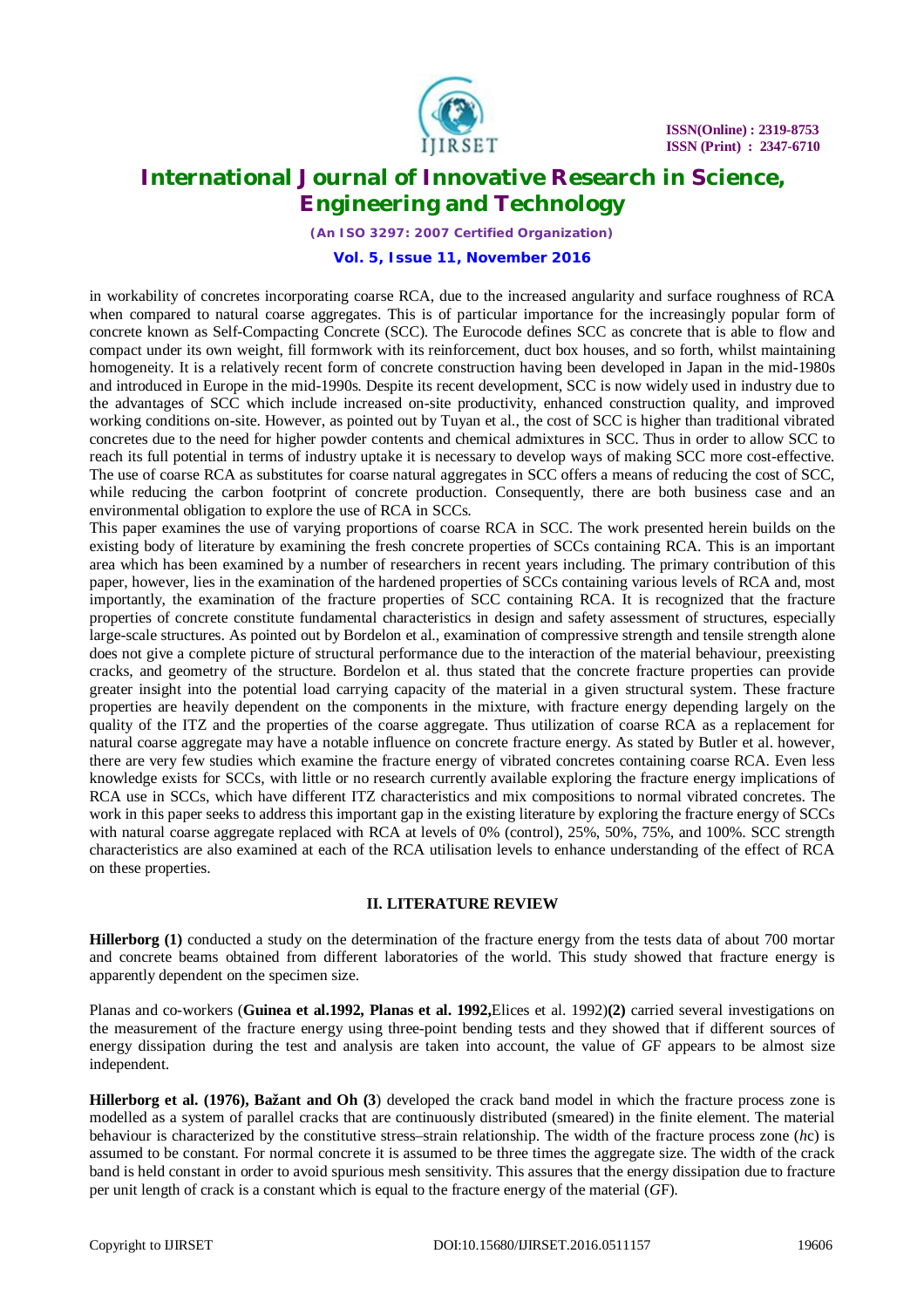

*(An ISO 3297: 2007 Certified Organization)*

### **Vol. 5, Issue 11, November 2016**

**Hillerborg (1985) and RILEM Technical Committee 50-FMC (4)** proposed a method using three-point bending beams to obtain the value of fracture energy . According to this method the area between the load–displacement  $(P - \delta)$ curve obtained experimentally is corrected for eventual nonlinearities at low loads, self-weight of the specimen, and other loading due to fixtures. The fracture energy is calculated from the equation

*G*F =*W*o+ *W*sδo/*A*lig

in which *W*o is the area under the load vs displacement curve, *W*s is the sum of the weight of the specimen between the supports and twice that of the part of the loading arrangement, and δo is the deformation at the final failure of the beam.

### **III. EXPERIMENTAL INVESTIGATION**

The experimental study consists of arriving at suitable mix proportions that satisfied the plain M30 concrete and Highstrength concrete and the fresh properties of self compacting concrete as per EFNARC specifications. Standard cube moulds of 150mm x 150mm x 150mm made of cast iron were used for casting and standard prism moulds of 500mm x 100mm x 100mm made of cast iron were used for casting standard prisms. The standard moulds were fitted such that there are no gaps between the plates of the moulds. If there are any small gaps they were filled with plaster of paris. The moulds were then oiled and kept ready for casting. After 24hrs of casting, specimens were de moulded and transferred to curing tank where in they were immersed in water for the desired period of curing.

The program consists of casting and testing of 30Mpa plain and 30Mpa Self Compacting Concrete and High-strength concrete(80Mpa) with the replacement of recycled aggregate in different percentages. A total of 3batches were made, out of which 1batch is of normal SCC i.e., with the percentage replacement of recycled aggregates( 0%, 25%, 50%, 75%, 100%) , 1batch of plain M30grade concrete with the percentage of recycled aggregates(0%,25%,50%,75%,100%) and 1batch of High-strength concrete i.e., with the percentage replacement of recycled aggregates( 0%, 25%, 50%, 75%, 100%).

| <b>GRADE OF</b> | %<br><b>OF</b>   | <b>SPECIMENS</b> | TOTAL NO.           |
|-----------------|------------------|------------------|---------------------|
| <b>CONCRETE</b> | <b>RECYCLED</b>  |                  | ОF                  |
|                 | <b>AGGREGATE</b> |                  | <b>SPECIMENS</b>    |
|                 | 0%               | 3 PRISMS         |                     |
|                 | 25%              | 3 PRISMS         |                     |
| M30             | 50%              | 3 PRISMS         |                     |
|                 | 75%              | 3 PRISMS         | 15<br><b>PRISMS</b> |
|                 | 100%             | 3 PRISMS         |                     |
|                 | $0\%$            | 3 PRISMS         |                     |
|                 | 25%              | 3 PRISMS         |                     |
| SCC-M30         | 50%              | 3 PRISMS         | 15                  |
|                 | 75%              | 3 PRISMS         | <b>PRISMS</b>       |
|                 | 100%             | 3 PRISMS         |                     |
|                 | 0%               | 3 PRISMS         |                     |
| HSC-M80         | 25%              | 3 PRISMS         |                     |
|                 | 50%              | 3 PRISMS         |                     |
|                 | 75%              | 3 PRISMS         | 15                  |
|                 | 100%             | 3 PRISMS         | <b>PRISMS</b>       |
|                 | TOTAL SPECIMENS  | <b>45 PRISMS</b> |                     |

### **Table 1: Details of specimens cast**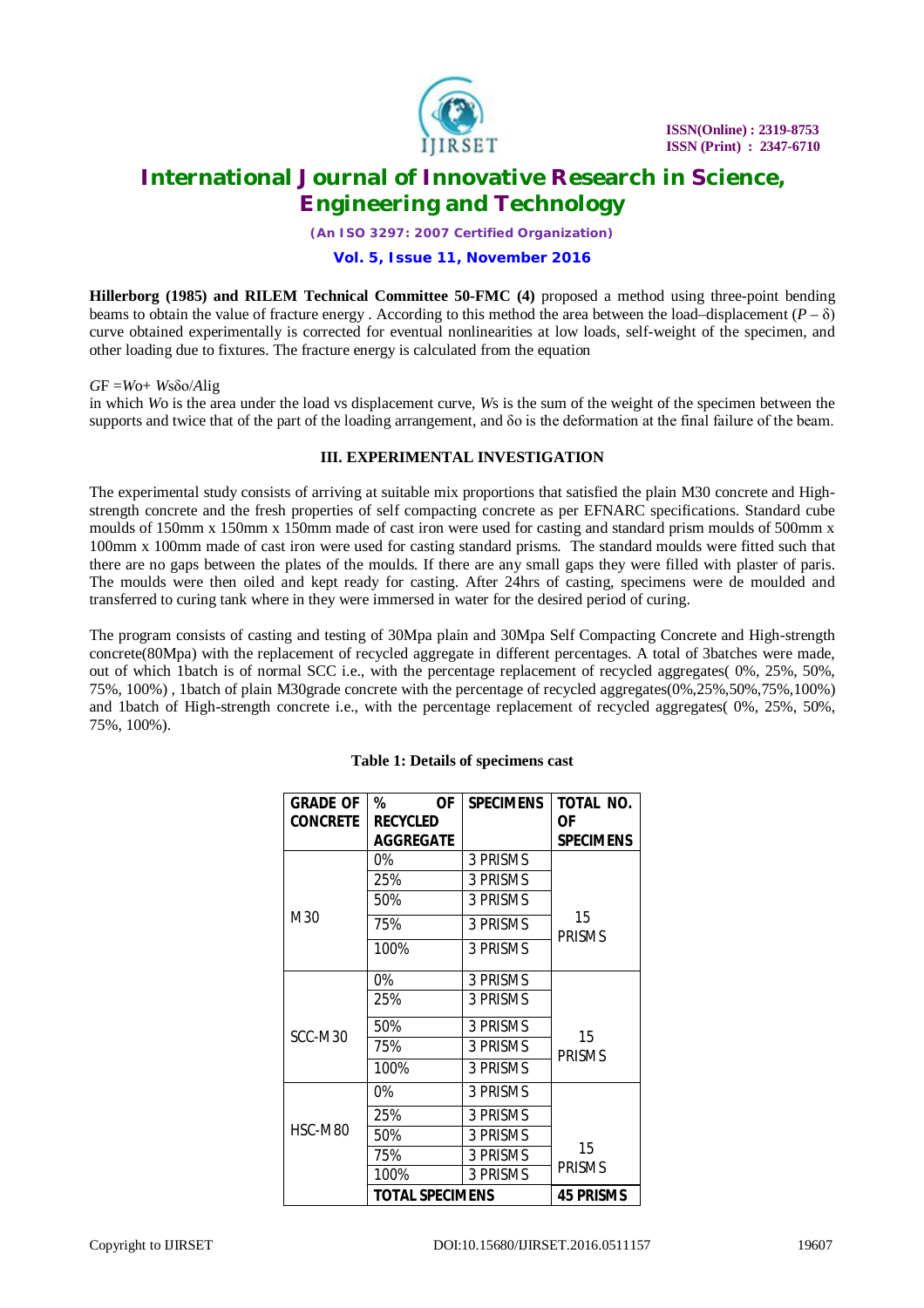

*(An ISO 3297: 2007 Certified Organization)*

### **Vol. 5, Issue 11, November 2016**

### **MATERIALS USED**

The different materials used in this investigation are

- 53 Grade Ordinary Portland cement
- Fine Aggregate
- Coarse Aggregate
- Super Plasticizer (CONPLAST SP430)
- Fly ash.
- Water
- Silica fume

### **Table 2: Proportions of Different Size Fractions of Sand to Obtain Zone-2 Sand**

| Sieve size<br>(mm) | $\frac{0}{0}$<br><b>Passing</b><br>by IS<br>recommended<br>383 | <b>Adopted</b><br>grading | $\frac{0}{0}$<br>Weight<br>retained | $\frac{0}{0}$<br><b>Cumulative</b><br>Weight retained | Weight<br>retained<br>in<br>grams |
|--------------------|----------------------------------------------------------------|---------------------------|-------------------------------------|-------------------------------------------------------|-----------------------------------|
| 10-4.75            | 100                                                            | 100                       |                                     | ۰                                                     | ۰                                 |
| 4.75-2.36          | 90-100                                                         | 100                       | ۰                                   |                                                       |                                   |
| 2.36-1.18          | 75-100                                                         | 90                        | 10                                  | 10                                                    | <b>100</b>                        |
| 1.18-0.60          | 55-90                                                          | 65                        | 25                                  | 35                                                    | 250                               |
| $0.60 - 0.30$      | 35-59                                                          | 40                        | 25                                  | 60                                                    | 250                               |
| $0.30 - 0.15$      | $8 - 30$                                                       | 10                        | 30                                  | 90                                                    | 300                               |
| 0.15               | $0 - 10$                                                       | 0                         | 10                                  | 100                                                   | <b>100</b>                        |

### **Cement**

Cement used in the investigation was 53 Grade Ordinary Portland cement confirming to IS 12269.The cement was obtained from a single consignment and of the same grade and same source. The Specific gravity of the cement is found to be 3.10.

### **Fine Aggregate**

The Fine aggregate conforming to Zone-2 according to IS 383 was used. The fine aggregate used was obtained from a nearby river source. The bulk density, specific gravity, and fineness modulus of the sand used were 1.41g/cc, 2.68, and 2.90.The sand obtained was sieved as per IS sieves (i.e. 2.36, 1.18, 0.6, 0.3, and 0.15mm). Sand retained on each sieve was filled in different bags and stacked separately for use. To obtain Zone-2 sand correctly, sand retained on each sieve is mixed in appropriate proportion according to the mix design and required quantity in which each size fraction is mixed is shown in Table 2.

### **Coarse Aggregate**

Crushed granite Aggregate was used as coarse aggregate. The coarse aggregate was obtained from a local crushing unit having 10mm well graded aggregate is used in this investigation. The bulk density, specific gravity of the coarse aggregate sand used was 1.41g/cc, 2.65.

### **Fly ash**

Fly ash confirming to IS3812:1981 is used as mineral admixture. Mineral admixtures are used to improve the fresh and hardened properties of concrete and at the same time reduce the cost of concrete materials. In order to achieve the necessary viscosity to avoid segregation, additional fine materials are used.

#### **Super plasticizer**

High range water the reducing admixtures known as super plasticizers are used for improving or workability for decreased water-cement ratio without decreasing the compressive strength. These admixtures when dispersed in cement agglomerates significantly decrease a viscosity of the paste by forming a thin film around the cement particles. In the present work water-reducing admixture Conplast SP430 is differentiated from conventional super plasticisers in that it is based on a unique carboxylic ether polymer with long lateral chains. This greatly improves cement dispersion. At the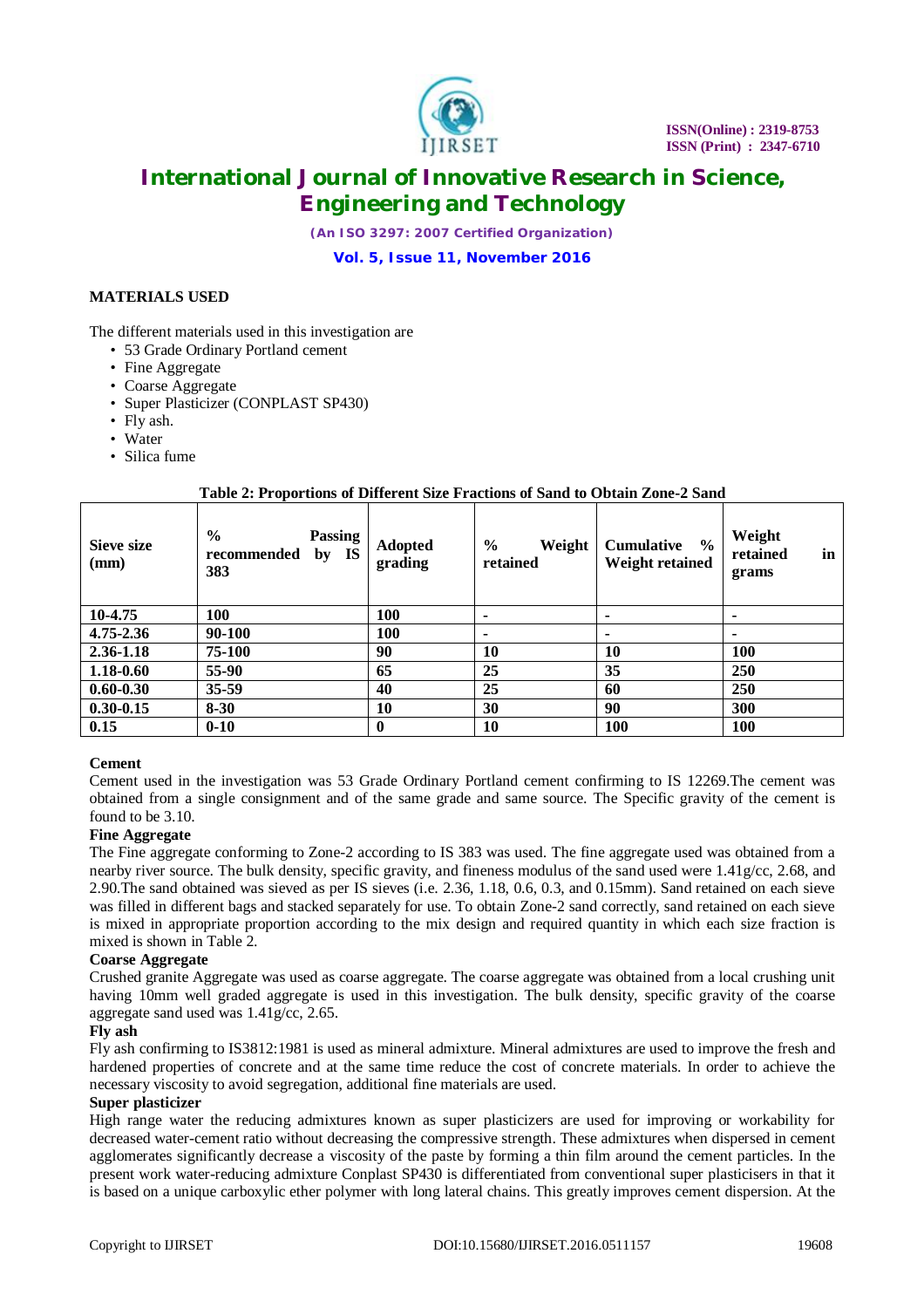

*(An ISO 3297: 2007 Certified Organization)*

### **Vol. 5, Issue 11, November 2016**

start of the mixing process an electrostatic dispersion occurs but the cement particle's capacity to separate and disperse. This mechanism considerably reduces the water demand in flowable concrete. Conplast SP430 combines the properties of water reduction and workability retention. It allows the production of high performance concrete and/or concrete with high workability.

### **Silica Fume**

Silica fume, also known as microsilica, (CAS number 69012-64-2, EINECS number 273-761-1) is an amorphous (noncrystalline) polymorph of silicon dioxide, silica. It is an ultrafine powder collected as a by-product of the silicon and ferrosilicon alloy production and consists of spherical particles with an average particle diameter of 150 nm. The main field of application is as pozzolanic material for high performance concrete and high strength concrete.

|             | вил пезідн ргорогиона    |                           |                              |                             |                           |                          |                             |  |  |
|-------------|--------------------------|---------------------------|------------------------------|-----------------------------|---------------------------|--------------------------|-----------------------------|--|--|
|             | <b>Cement</b>            | <b>Fine</b><br>aggregates | Coarse<br>aggregates         | Water<br>content            | Fly ash                   | <b>Silica</b><br>fume    | <b>Super</b><br>plasticizer |  |  |
| M30         | 425.7<br>$\text{kg/m}^3$ | 518.05<br>$\text{kg/m}^3$ | 1180.47<br>kg/m <sup>3</sup> | 191.56<br>kg/m <sup>3</sup> |                           | $\qquad \qquad -$        |                             |  |  |
| SCC-<br>M30 | $350\text{kg/m}^3$       | $860\text{kg/m}^3$        | $788$ kg/m <sup>3</sup>      | $184.5$ kg/m <sup>3</sup>   | $175\text{kg/m}^3$        |                          | $12.5$ kg/m <sup>3</sup>    |  |  |
| M80         | $595\text{kg/m}^3$       |                           |                              | $217.7$ $\text{kg/m}^3$     | $107.1$ kg/m <sup>3</sup> | $23.8$ kg/m <sup>3</sup> | $3.256$ kg/m <sup>3</sup>   |  |  |

**Mix Design proportions**

#### **Test procedure**

Pace the cleaned V-funnel vertically on a stable and flat ground, with the top opening horizontally positioned. Wet the interior of the funnel with the moist sponge or towel and remove the surplus of water, e.g. through the opening. The inner side of the funnel should be 'just wet'. Close the gate and place a bucket under it in order to retain the concrete to be passed. Fill the funnel completely with a representative sample of SCC without applying any compaction or rodding. Remove any surplus of concrete from the top of the funnel using the straightedge. Open the gate after a waiting period of  $10 \pm 2$  seconds. Start the stopwatch at the same moment the gate opens. Look inside the funnel and stop the time at the moment when clear space is visible through the opening of the funnel. The stopwatch reading is recorded as the Vfunnel flow time, noted as  $T_v$ . Clean the V-funnel after testing.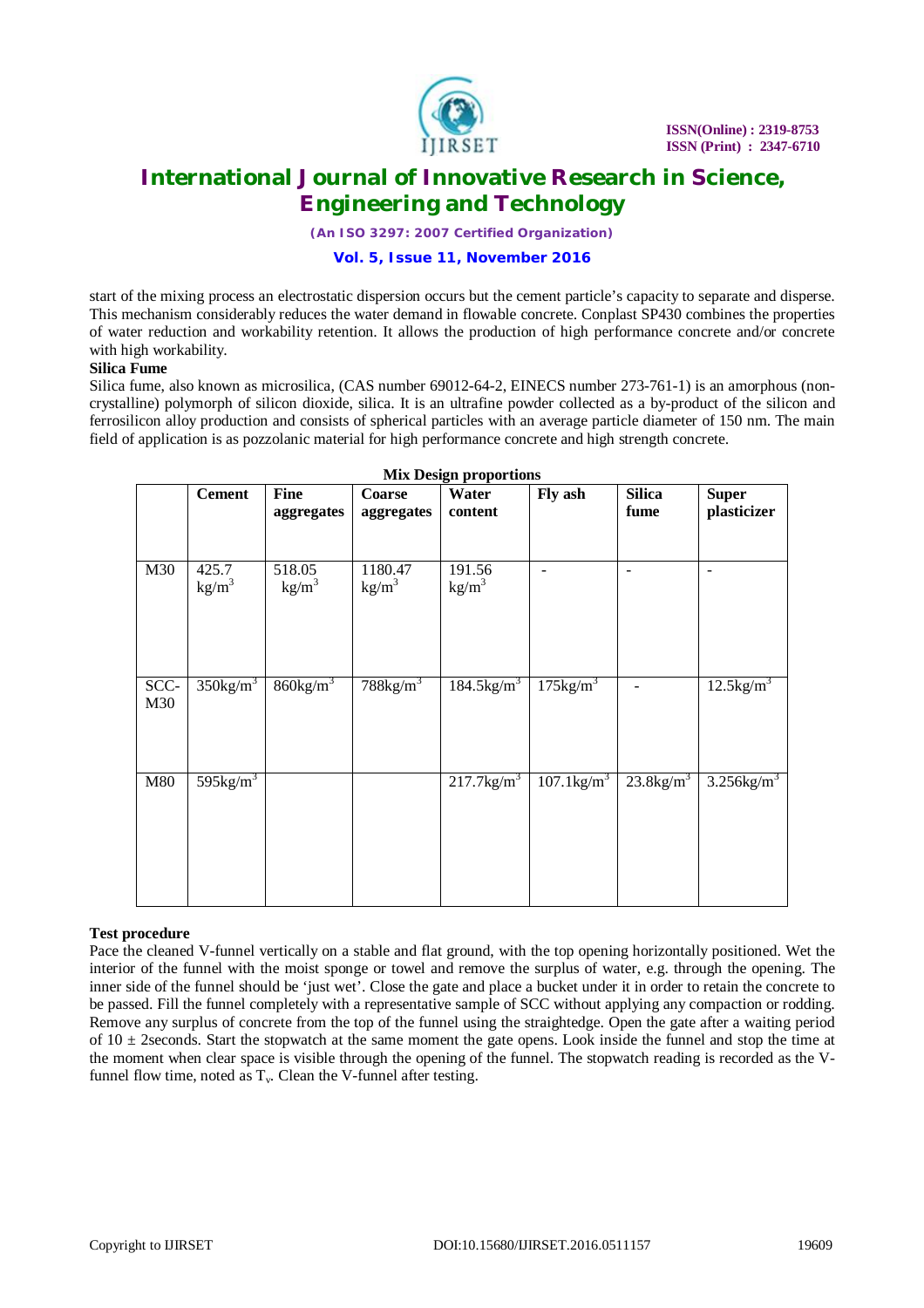

*(An ISO 3297: 2007 Certified Organization)*

**Vol. 5, Issue 11, November 2016**

### **DEFLECTION vs. CMOD: 1. NORMAL CONCRETE M30:**



**Graph 1: comparison for % replacement of Recycled aggregate**



**SELF-COMPACTING CONCRETE:**



### **HIGH STRENGTH CONCRETE – M80:**



**Graph 3:comparision for % Replacement of Recycled aggregate**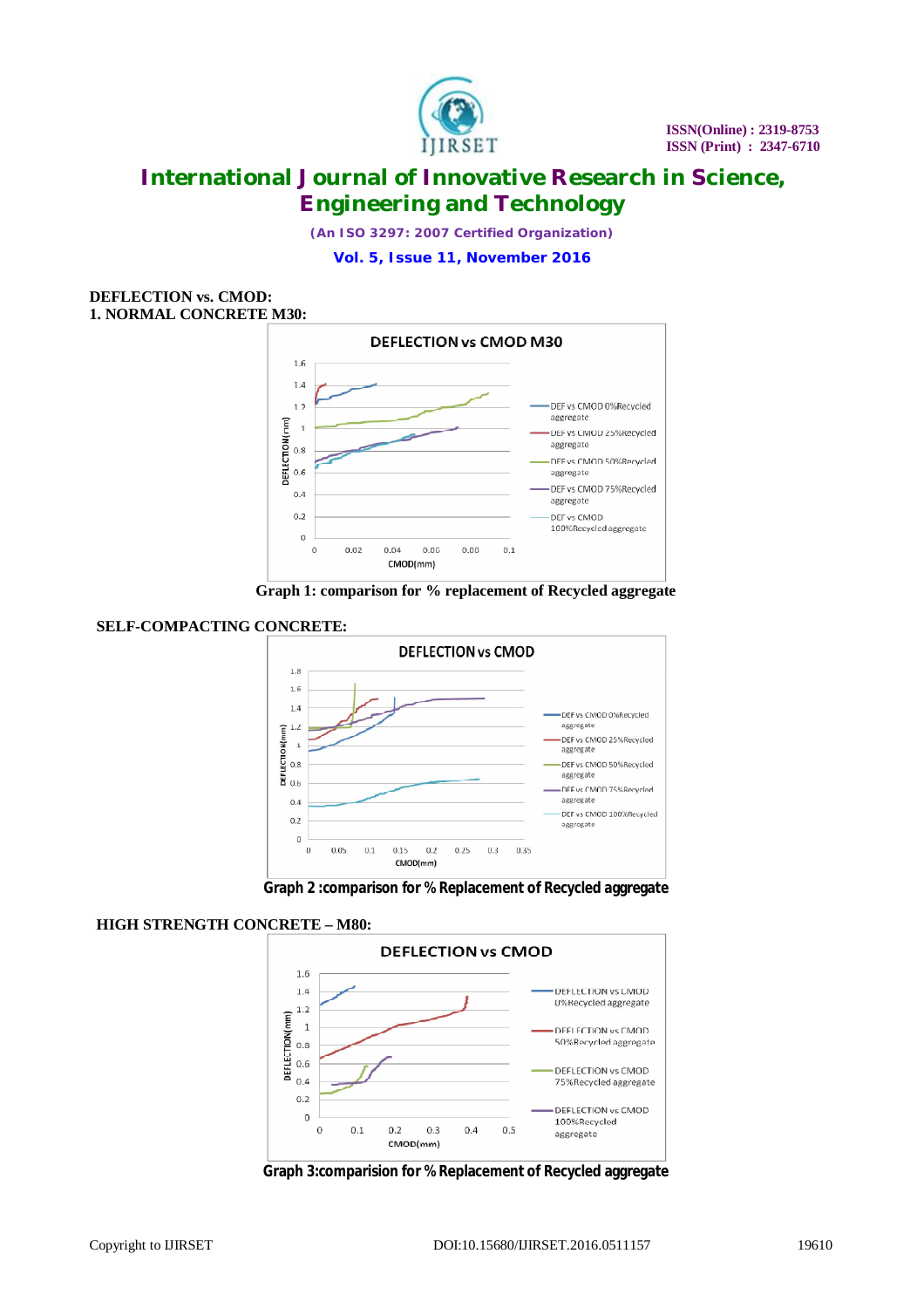

*(An ISO 3297: 2007 Certified Organization)*

### **Vol. 5, Issue 11, November 2016**

### **IV. CONCLUSION**

### **M30 GRADE CONCRETE:**

- **1.** From Load-deflection curve, Behavior of specimens with 50% replacement of NA by RCA is similar to that of Normal concrete.The percentage replacement levels of 25, 75, 100 behaves similarly under the application of load.
- **2.** From Load-CMOD curve, CMOD depends on the load taken by the specimen and CMOD value starts from maximum load of specimen taken. The 25% replacement of recycled aggregate shows sudden failure. The behaviors of 0% & 75% replacement of RA are same but peak load are different.
- **3.** For normal M30 grade of concrete the fracture energy and characteristic length decreases and Brittleness number increases with the increase in the % replacement of RA.
- **4.** For normal M30 grade of concrete the Stress intensity factor of 25% RA increased and further decreased with increase in %replacement of RA.

#### **SELF COMPACTING CONCRETE:**

- **1.** From Load-Deflection curve, load taken by specimens with the %replacement of recycled aggregate shows decrement with the increase in the % of recycled aggregate, but 25% replacements of recycled aggregate specimen have taken more load than other replacements.
- 2. From Load-CMOD curve, Behavior of Specimens with % replacement of recycled aggregates is almost same. But, 50% replacement of recycled aggregate shows sudden failure. CMOD depends on the load taken by the specimen and CMOD value starts from maximum load of specimen taken.
- 3. Fracture energy increased for25% and 75% replacement of RA and decreased for 50% and 100% replacement of RA compared with 0% recycled.Characteristic length (LCH) increases with increase in the % replacement of RA. But, in case of 100% replacement of RA it decreased. With increase in % replacement of RA, Brittleness number decreases.
- 4. Stress intensity factor have shown uneven results, for 25% and 75% RAStress intensity factor increased and for 50% and 100% replacement of RA Stress intensity factor decreased.

#### **HIGH STRENGTH CONCRETE:**

- 1. From Load-Deflection curve, Observed that the 0% replacement of RA to 100% RA indicates that brittleness nature of HSC specimen increases with the increase in replacement of natural aggregate with recycled aggregate.The deflection of specimens with the % replacement of natural aggregate to recycled aggregate is decreased by almost 3times.Load carrying capacity of the specimens also decreases with increases in % replacement of natural aggregate to recycled aggregate same in same grade of concrete.
- **2.** From Load-CMOD, 0% replacement of recycled aggregate shows sudden failure.50% & 75% replacement of recycled aggregate shows nearly same behaviour.100% replacement of recycled aggregate taken less load when compared with other replacements.
- **3.** With the increase in the % replacement of RA, fracture energy and characteristic length(LCH) decreased and Brittleness number increases with partial replacement and in case of completely replaced RA Brittleness number decreased. And Stress intensity factor decreases with the % replacement of RA when compared with 0% replacement of RA.

#### **REFERENCES**

- 1. A.Hillerborg,"Analysisoffracturebymeansofthefictitiouscrackmodel,particularlyforreinforcedconcrete",TheInternationalJournalofCementComp osites,2(4),177-184,1980.
- 2. RILEMTC50-FMC,"Determinationoffractureenergyofmortarandconcretebymeansofthree-
- pointbendtestsonnotchedbeams",MaterialsandStructures,18(106),285-290,1985. 3. A.Hillerborg,Concretefractureenergytestsperformedby9laboratoriesaccordingtoadraftRILEMrecommendation,ReporttoRILEMTC50-
- FMC,ReportTVBM-3015,LundSweden,1983.
- 4. T. L. Anderson, Fracture Mechanics Theory and Application, CRC Press, LLC, USA, 1995, ch.1-7.
- 5. E. E. Gdoutos, Fracture Mechanics, An Introduction, The Netherlands, Springer, 2005, ch.1-12.
- 6. ACI committe 446, 1992. "Fracture mechanics of concrete, concepts, model and determination of material properties." Fracture mechanics of concrete structures, Z.P. Bazant, ed,. Elsevier, London.
- 7. Fracture Properties of High –Strength Concrete By Zhang Dong and Wu Keru.